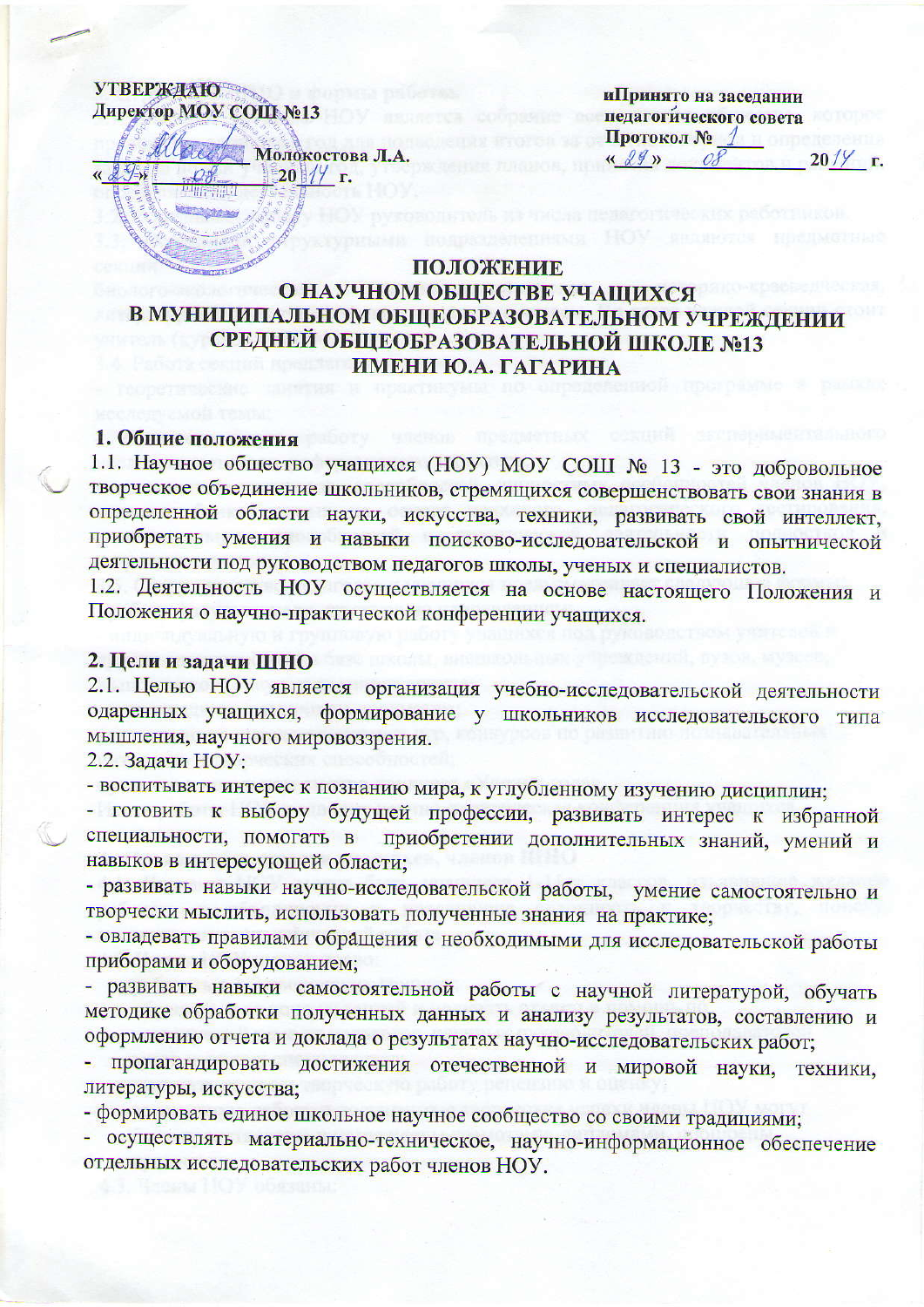## 3. Структура ШНО и формы работы.

3.1. Высшим органом НОУ является собрание всех членов общества, которое проводится один раз в год для подведения итогов за отчетный период и определения задач на новый учебный год, утверждения планов, принятия документов и решений, определяющих деятельность НОУ.

3.2. Возглавляет работу НОУ руководитель из числа педагогических работников.

3.3. Основными структурными подразделениями НОУ являются предметные секции:

историко-краеведческая, ? химико-экологическая, биолого-экологическая, литературно-искусствоведческая, начальные классы. Во главе каждой секции стоит учитель (куратор секции).

3.4. Работа секций предлагает:

- теоретические занятия и практикумы по определенной программе в рамках исследуемой темы;

самостоятельную работу членов предметных секций экспериментального исследовательского, реферативного характера;

- диагностику интересов, способностей, личностных особенностей членов НОУ, создание банка данных на основе психолого- педагогического тестирования, индивидуальных способностей и практической деятельности подростков и старшеклассников.

3.5. Сотрудничество педагогов и учащихся предусматривает следующие формы: - работу факультативов, кружков по направлениям;

- индивидуальную и групповую работу учащихся под руководством учителей и других специалистов на базе школы, внешкольных учреждений, вузов, музеев, Кыштымского государственного архива;

- олимпиады по различным предметам;

- организацию интеллектуальных игр, конкурсов по развитию познавательных интересов и творческих способностей;

- участие в школьном смотре-конкурсе «Ученик года».

Итоги работы НОУ подводит научно-практическая конференция учащихся.

# 4. Права и обязанности учащихся, членов ШНО

4.1. Членами НОУ могут быть учащиеся 1-11-х классов, изъявившие желание работать в объединении и проявившие склонность к творчеству, поиску, исследованию, опытнической работе.

4.2. Члены НОУ имеют право:

- работать в 1-2 творческих группах;
- обращаться за консультацией и получать ответы и помощь по исследуемой теме от педагогов, научных руководителей, преподавателей вузов и других специалистов;
- получать на свою творческую работу рецензию и оценку;
- за активную работу и достигнутые творческие успехи члены НОУ могут быть представлены и награждены грамотами, дипломами, поощрены премиями.
- 4.3. Члены НОУ обязаны: